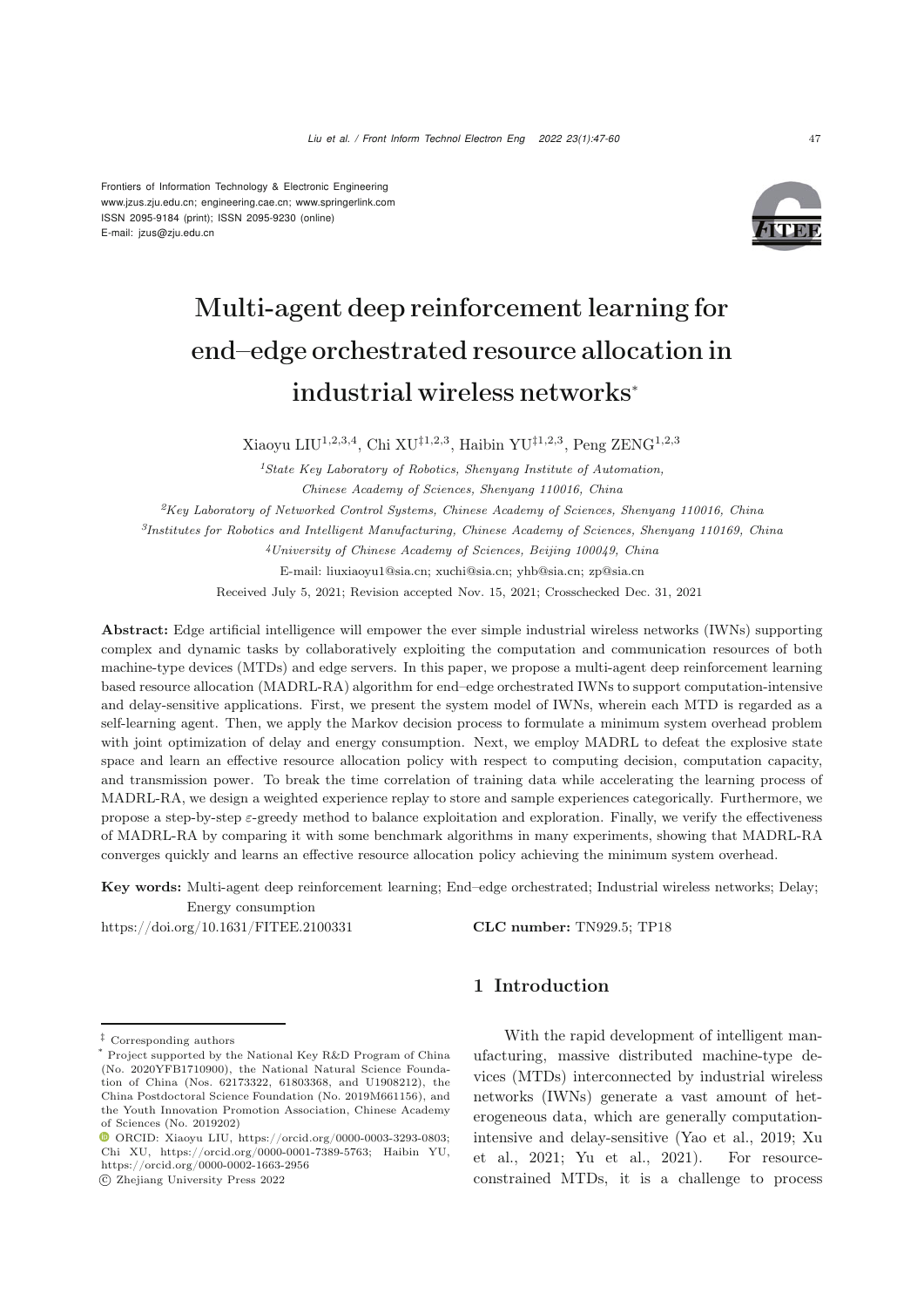data locally. Thus, a centralized cloud computing paradigm was first proposed [\(Kumar et al.](#page-13-3), [2019](#page-13-3)). The cloud server acts as a centralized intelligent agent to uniformly schedule computation resources for MTDs. Correspondingly, MTDs offload data to the cloud server and download the processed data. However, owing to the nature of centralized services, the cloud server is typically deployed far from MTDs. Therefore, offloading data from MTDs to the cloud server triggers significant communication delay, which is intolerable for real-time applications, such as robot control, augmented/virtual reality, and automatic drive.

To address the above issues associated with cloud computing, the multi-access edge computing (MEC) paradigm was proposed [\(Porambage et al.](#page-13-4), [2018](#page-13-4)), which distributes computation resources to massive edge servers deployed in base stations, access points, and other edge infrastructures. However, the high concurrent offloading of massive MTDs may result in traffic congestion and edge server overload, adding additional delay and energy consumption. Meanwhile, during the manufacturing process, it is a serious challenge for energy-constrained MTDs that MTDs generate and offload data continuously. Thus, to make full use of the computation resources of MTDs and edge servers while extending the energy lifetime of MTDs, a flexible resource allocation policy for integrating the resources of MTDs and [edge](#page-13-5) [servers](#page-13-5) [is](#page-13-5) [urgently](#page-13-5) [required](#page-13-5) [\(](#page-13-5)Zhang YM et al., [2020](#page-13-5); [Ren et al.](#page-13-6), [2021](#page-13-6)). With end–edge orchestrated resource allocation, IWNs can support massive computation-intensive and delay-sensitive industrial applications simultaneously.

Generally, conventional model-driven algorithms require complete system information to establish an accurate system model and obtain an effective resource allocation policy. However, the dynamic and time-varying nature of end–edge orchestrated IWNs renders it difficult to collect the complete system information for establishing an accurate system model. On the contrary, reinforcement learning (RL), as a self-learning artificial intelligence (AI) technology, uses agents interacting with IWNs to obtain local system information and approximate the system model [\(Shakarami et al.](#page-13-7), [2020](#page-13-7); [Wang et al.](#page-13-8), [2020](#page-13-8)). However, the local system information from distributed MTDs is numerous and coupled, resulting in an explosive state space. To tackle the state

space explosion, deep learning (DL) is used to express the relationship of local system information by interconnected weighted neurons. Thus, combining DL and RL, i.e., using deep reinforcement learning (DRL), to obtain the resource allocation policy not only gives play to the self-learning advantage of RL but also uses DL to deal with state space explosion.

Previous works [\(Lin et al.](#page-13-9), [2019](#page-13-9); [Wei et al., 2019;](#page-13-10) [Liu KH and Liao, 2020](#page-13-11); [Lu et al., 2020;](#page-13-12) [Xiong et al.](#page-13-13), [2020](#page-13-13)[;](#page-13-15) [Chen et al.](#page-12-0)[,](#page-13-15) [2021](#page-12-0)[;](#page-13-15) [He et al.](#page-13-14)[,](#page-13-15) [2021](#page-13-14)[;](#page-13-15) Liu XY et al., [2021](#page-13-15)) used DRL to optimize resource allocation in wireless networks mainly from the perspective of centralized intelligence. In other words, a single agent collects the global system information to approximate the system model and learn the resource allocation policy. However, in end–edge orchestrated IWNs, distributed MTDs are mobile, and the available resources of MTDs and edge servers are timevarying. In this case, it is difficult for a single agent to track the global system information. Besides, the delay and energy consumption during the collection of global system information may be intolerable for real-time applications. On the contrary, distributed MTDs have potential advantages to achieve swarm intelligence. Every MTD acts as an independent and intelligence-endogenous [\(Zhang P et al., 2022](#page-13-16)) agent that can easily observe its local system information, and the cooperation among multiple MTDs (i.e., multiple agents) [\(Zhang KQ et al., 2021\)](#page-13-17) can approximate the system model, achieve logical resource allocation, and adapt to the dynamic end–edge orchestrated IWNs.

Fully considering the advantages of multiple agents, we use multi-agent DRL (MADRL) to solve the resource allocation problem for end–edge orchestrated IWNs. In this work, we first establish the system model of end–edge orchestrated IWNs. Then, we formulate the minimum system overhead with joint optimization of delay and energy consumption, and apply the Markov decision process (MDP) to express it. Next, we propose an MADRL based resource allocation (MADRL-RA) algorithm, wherein the algorithm architecture, learning process, and computational complexity are presented in detail. Finally, in comparison with some benchmark algorithms, we verify the performance of MADRL-RA by many experiments.

The main contributions are summarized as follows: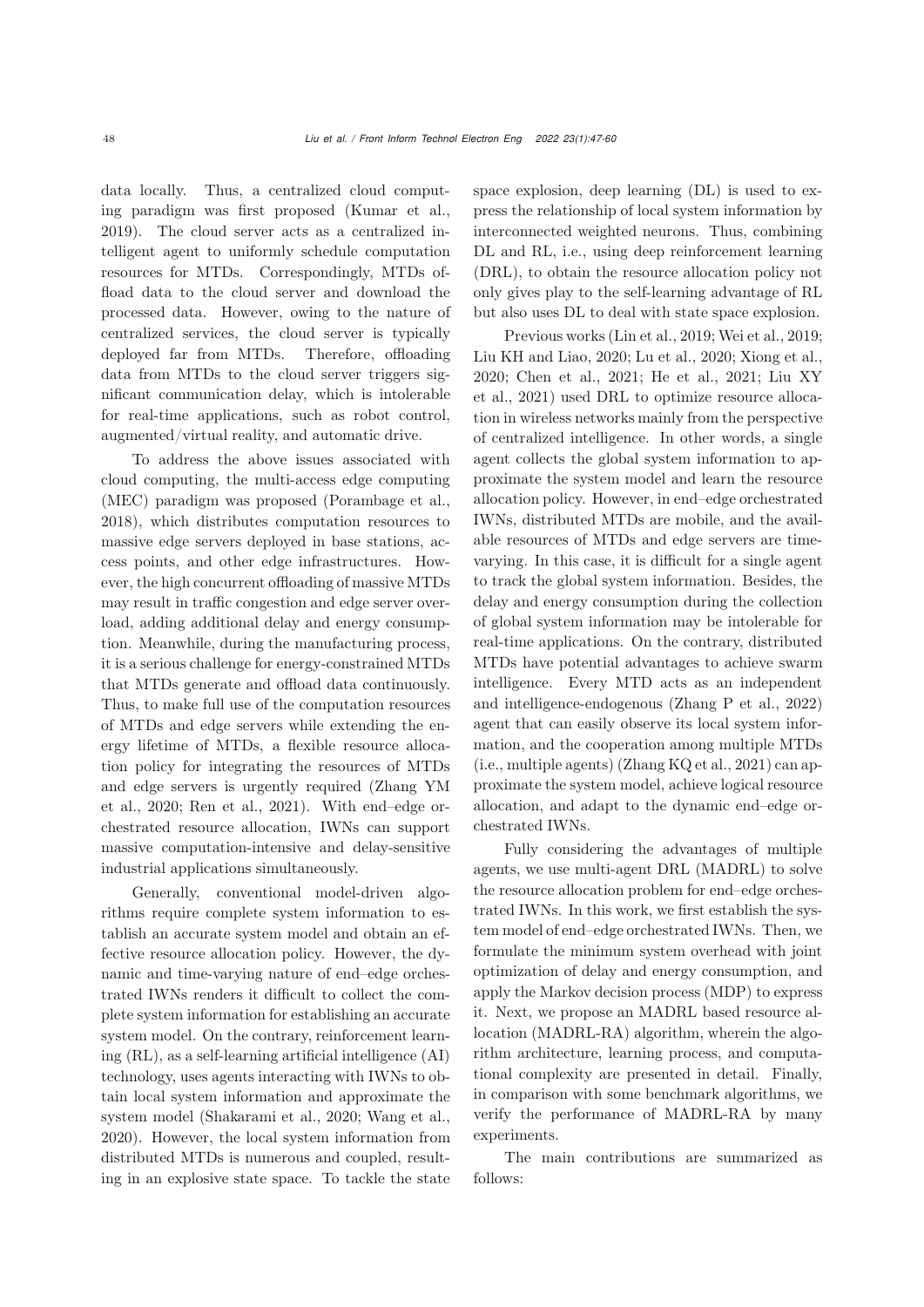1. Considering the diverse constraints on resource allocation, we apply an MDP to formulate the joint optimization of delay and energy consumption, and use MADRL to learn an effective resource allocation policy for minimizing the system overhead with respect to delay and energy consumption.

2. To ensure that the training data are independent and identically distributed while accelerating the learning process of MADRL-RA, we design a weighted experience replay to store and sample experiences categorically.

3. To balance the exploration and exploitation of knowledge about IWNs, we propose a step-bystep  $\varepsilon$ -greedy method to adjust the probabilities of exploration and exploitation dynamically.

## 2 Related works

For optimizing resource allocation in wireless networks, there are many non-AI algorithms (Guo et al., [2017](#page-13-18); [Tang and He, 2018;](#page-13-19) [Zhang GL et al.](#page-13-20), [2018](#page-13-20); [Feng et al., 2019](#page-13-21); [Li et al.](#page-13-22), [2020\)](#page-13-22) considering the joint optimization objects of delay and energy consumption. However, the accurate system model must be known in the above non-AI works, which is difficult for dynamic and time-varying end–edge orchestrated IWNs. Thus, we focus on DRL-based algorithms including single- and multi-agent DRL algorithms.

## 2.1 Single-agent DRL algorithms

For single-agent DRL algorithms, the base station usually acts as a single agent to optimize resource allocation. Previous works [\(Lin et al.](#page-13-9), [2019;](#page-13-9) [Xiong et al., 2020\)](#page-13-13) proposed improved value-based deep Q network (DQN) algorithms to efficiently exploit the computation capacities of edge servers and significantly reduce the average delay and energy consumption. Similarly, [Alfakih et al.](#page-12-1) [\(2020](#page-12-1)) proposed a value-based SARSA algorithm to deal with the issue of resource management and make an optimal offloading decision to minimize the system cost of energy consumption and computing delay. Several works [\(Lu et al.](#page-13-12), [2020;](#page-13-12) [Chen et al., 2021](#page-12-0); [He et al.](#page-13-14), [2021](#page-13-14)) proposed improved deep deterministic policy gradient (DDPG) algorithms to optimize the service latency, energy consumption, and task success rate. In additi[on,](#page-13-11) [several](#page-13-11) [works](#page-13-11) [\(Wei et al., 2019;](#page-13-10) Liu KH and Liao, [2020\)](#page-13-11) presented actor–critic-based algorithms to minimize the delay and energy consumption and optimize caching and channel access.

#### 2.2 Multi-agent DRL algorithms

Mobile MTDs and time-varying resources result in the dynamic and time-varying nature of IWNs. It is difficult for single-agent DRL algorithms to tackle the dynamic and time-varying nature and learn an optimal policy. Therefore, some multi-agent DRL algorithms [\(Foerster et al.](#page-13-23), [2016;](#page-13-23) [Lowe et al.](#page-13-24), [2017;](#page-13-24) [Rashid et al.](#page-13-25), [2018](#page-13-25)) have been proposed to solve the above problem, wherein distributed users act as agents. By cooperation among distributed agents, agents observe the local system information to approximate the system model and learn the resource allocation policy. There have been several works applying multi-agent DRL algorithms in industry. For example, [Cao et al.](#page-12-2) [\(2020](#page-12-2)) used a multi-agent DDPG algorithm to design multi-channel access and offloading control in Industry 4.0, and [Zhu et al.](#page-13-26) [\(2021](#page-13-26)) used the multi-agent DDPG algorithm to minimize the total task processing delay in the multi-vehicle environment. [Chu et al.](#page-13-27) [\(2020](#page-13-27)) applied a multi-agent advantage actor–critic algorithm to adapt traffic signal control in complex transportation networks.

## 3 System model

## 3.1 Network model

As shown in Fig. 1, we consider an end–edge orchestrated IWN with  $N$  industrial base stations (IBSs) and M MTDs. All distributed IBSs constitute a set of IBSs  $\mathcal{N} = \{1, 2, \cdots, N\}$ , and all distributed MTDs constitute a set of MTDs  $\mathcal{M} =$  $\{1, 2, \dots, M\}$ . Each IBS is equipped with an edge server. MTDs are randomly distributed and generate heterogeneous data. Generally, these data are different in data size and required computation resource. We denote the data of the  $m<sup>th</sup>$  MTD as  $D_m = \{d_m, c_m\}$ , where  $d_m$  and  $c_m$  denote the data size and required computation resource, respectively. Meanwhile, we denote the transmission power of the  $m<sup>th</sup> MTD$  as  $p_m$ , where  $p_m \in [0, P]$ . Specifically, 0 denotes the zero transmission power, and  $P$  denotes the maximum transmission power.

Furthermore, the coverage radius of the  $n<sup>th</sup>$  IBS is denoted as  $\mu_n$ . If the distance between the  $m^{\text{th}}$ MTD and the  $n^{\text{th}}$  IBS (denoted as  $l_m^n$ ) is less than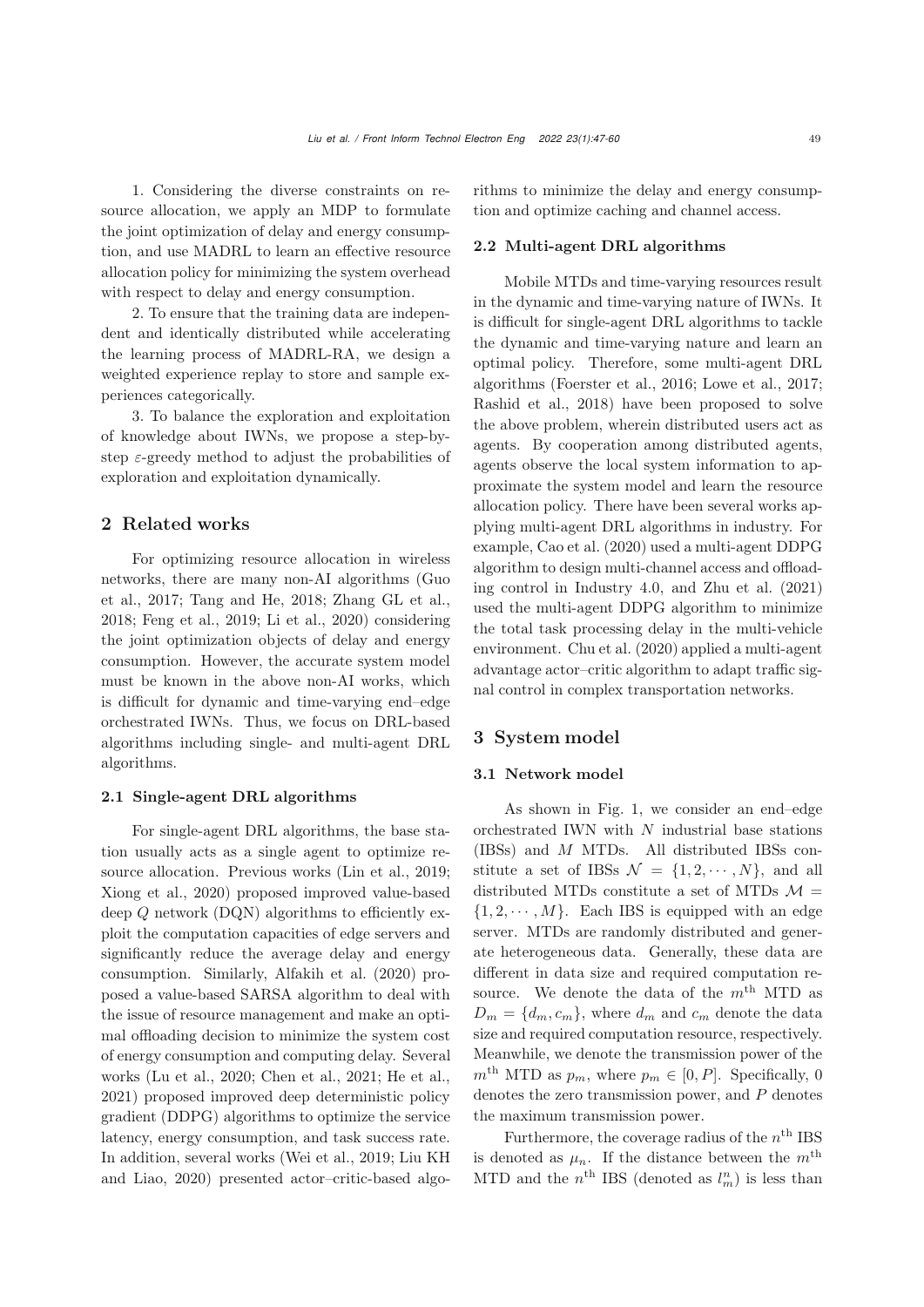$\mu_n$ , the m<sup>th</sup> MTD can communicate with the n<sup>th</sup> IBS. At any time-slot, each MTD can communicate with only one IBS. The communication rate between MTDs and IBSs varies depending on the bandwidth, transmission power, noise interference, and inter-cell interference. In detail, the communication rate between the  $m<sup>th</sup>$  MTD and the  $n<sup>th</sup>$  IBS can be expressed as

$$
x_{m}^{n} = W_{n} \log_{2} \left( 1 + \frac{p_{m} h_{m}^{n} (l_{m}^{n})^{-\alpha}}{\sigma^{2} + \sum_{m' \in \mathcal{M}, n' \in \mathcal{N}} p_{m'} h_{m'}^{n'} (l_{m'}^{n'})^{-\alpha}} \right),
$$
\n(1)

where  $W_n$  denotes the bandwidth,  $p_m$  the transmission power,  $h_m^n$  the channel gain,  $l_m^n$  the link distance,  $\alpha$  the path loss exponent,  $\sigma^2$  the noise power, m' and  $n'$  the MTDs and IBSs other than the  $m<sup>th</sup>$  MTD and the *n*<sup>th</sup> IBS respectively, and  $p_{m'}h_{m'}^{n'}\left(\begin{matrix}l{n'}\\m'\end{matrix}\right)^{-\alpha}$ the inter-cell interference.



Fig. 1 Network model (IBS: industrial base station; MTD: machine-type device)

## 3.2 Computation model

During manufacturing processes, MTDs can make flexible computing decisions to process data, including end computing and edge computing. Specifically, we adopt  $o_m^j$  to denote the computing decision, where  $o_m^j \in \{0,1\}$  and  $j \in \{0,1,...,N\}$ .<br>In detail  $o_0^0 = 1$  indicates that data  $D$ , are pro-In detail,  $o_m^0 = 1$  indicates that data  $D_m$  are pro-<br>example like like and computing) and  $a^n$ cessed locally (i.e., end computing), and  $o_m^n = 1$ cessed locally (i.e., end computing), and  $o_m = 1$ <br>indicates that data  $D_m$  are offloaded to the  $n^{\text{th}}$  IBS (i.e., edge computing). Note that each MTD chooses only one computing decision satisfying the following constraint:

$$
\sum_{j=0}^{N} o_m^j = 1.
$$
 (2)

In both end computing and edge computing, MTDs consume time and energy. Next, we express the delay and energy consumption of end computing and edge computing.

## 3.2.1 End computing

If the  $m<sup>th</sup>$  MTD decides to process data locally, the entire local computation capacity will be used to process data [\(Lu et al.](#page-13-12), [2020\)](#page-13-12). Hence, in end computing, the delay includes only the processing delay, which is expressed as

$$
T_m^l = \frac{c_m}{f_m^l},\tag{3}
$$

where  $f_m^{\dagger}$  denotes the local computation capacity of the  $m^{\text{th}}$  MTD.

In end computing, the energy consumption also includes only that for data processing, which is expressed as

$$
E_m^l = \eta c_m \left(f_m^l\right)^2,\tag{4}
$$

where  $\eta$  denotes the valid switched capacitance related to the chip architecture [\(Dai et al.](#page-13-28), [2020](#page-13-28)).

## 3.2.2 Edge computing

If the  $m<sup>th</sup>$  MTD decides to offload data to the  $n<sup>th</sup>$  IBS, the data need to be transmitted via uplink networks. After processing the data in the  $n<sup>th</sup>$  IBS, the  $m<sup>th</sup>$  MTD downloads the processed data from the  $n<sup>th</sup>$  IBS via downlink networks. Because the size of the processed data is much smaller than  $d_m$ , the downlink delay and downlink energy consumption are very low. Hence, in edge computing, we ignore the downlink transmission process.

In edge computing, the delay includes the uplink transmission delay and processing delay, expressed as

$$
T_m^n = \frac{d_m}{x_m^n} + \frac{c_m}{f_m^n},\tag{5}
$$

where  $f_m^n$  denotes the computation capacity assigned to the  $m<sup>th</sup>$  MTD by the edge server located at the  $n^{\text{th}}$  IBS.

In edge computing, the energy consumption includes that for both uplink transmission and processing, expressed as

$$
E_m^n = \frac{p_m d_m}{x_m^n} + c_m e_n,\tag{6}
$$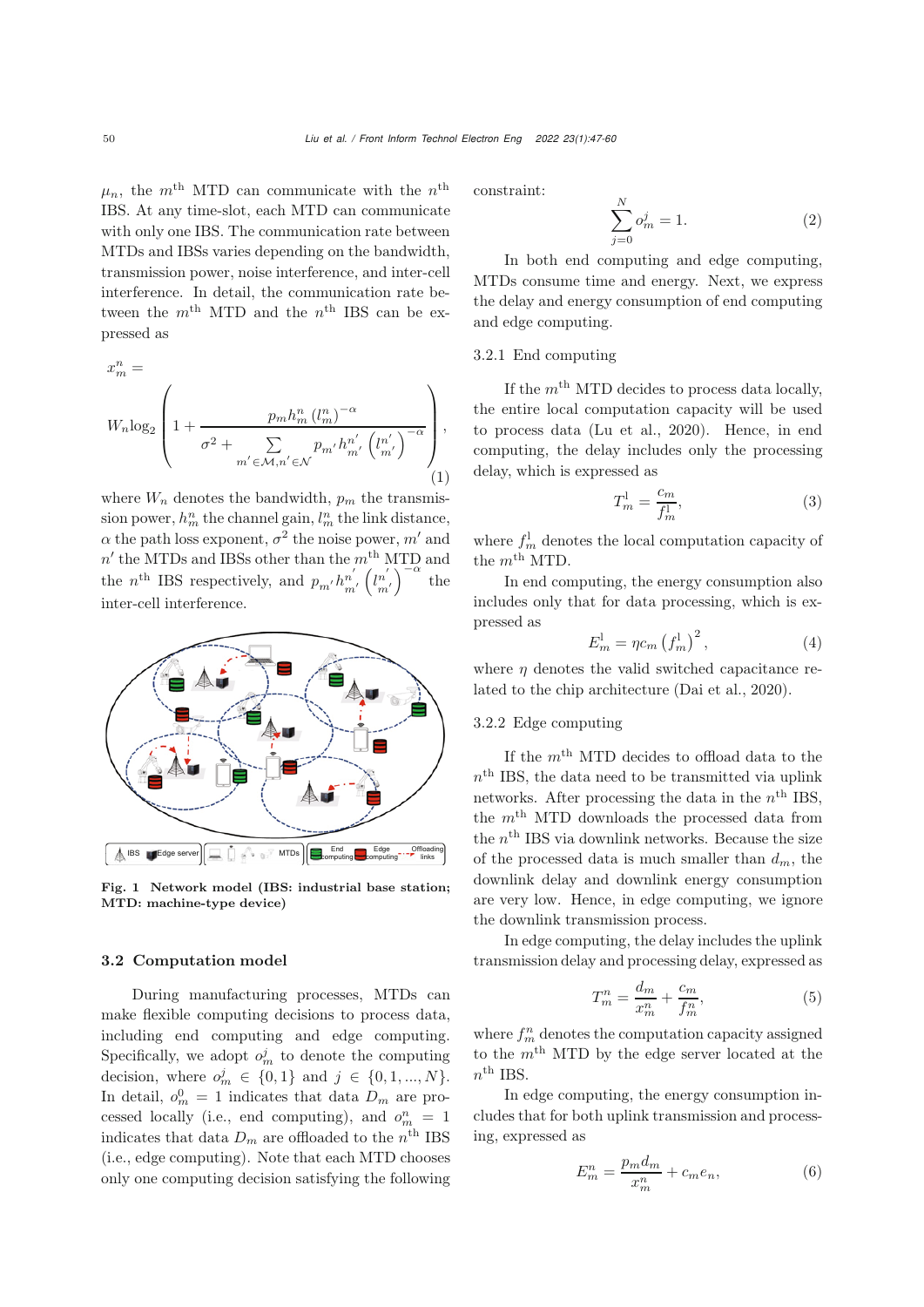where  $e_n$  denotes the energy consumption per unit of computation capacity of the edge server located at the  $n<sup>th</sup>$  IBS [\(Dai et al.](#page-13-28), [2020\)](#page-13-28).

Specifically, in edge computing, several MTDs may be associated with the same edge server simultaneously. Each MTD is solely assigned to a part of the computation capacity of the edge server. Therefore,  $f_m^n$  should satisfy the following constraint:

$$
\sum_{n \in \mathcal{M}, n \in \mathcal{N}} o_m^n f_m^n \le F_n,\tag{7}
$$

where  $F_n$  denotes the entire computation capacity of the edge server located at the  $n<sup>th</sup>$  IBS.

# 4 Problem formulation

 $\eta$ 

## 4.1 Joint optimization problem

To make full use of the computation capacity while reducing the energy consumption, we optimize the weighted sum of delay and energy consumption, namely the system overhead. The joint optimization problem is formulated as follows:

$$
\min_{o_m^j, p_m} \sum_{m \in \mathcal{M}, j \in \{0, \mathcal{N}\}} o_m^j \left(\omega T_m + (1 - \omega) E_m\right)
$$
\n
$$
\text{s.t. C1 : } 0 \le p_m \le P,
$$
\n
$$
\text{C2 : } \sum_{m \in \mathcal{M}, n \in \mathcal{N}} o_m^n f_m^n \le F_n,
$$
\n
$$
\text{C3 : } 0 \le f_m^n \le F_n,
$$
\n
$$
\text{C4 : } \sum_{j=0}^N o_m^j = 1,
$$
\n
$$
\text{C5 : } o_m^j \in \{0, 1\},
$$

where  $\omega$  denotes the weight factor of delay,  $1 - \omega$ the weight factor of energy consumption,  $T_m$  the actual delay, and  $E_m$  the actual energy consumption. Specifically, if the  $m<sup>th</sup>$  MTD processes data in end computing,  $T_m = T_m^l$  and  $E_m = E_m^l$ . Otherwise, if the  $m<sup>th</sup>$  MTD processes data in edge computing,  $T_m = T_m^n$  and  $E_m = E_m^n$ .

Among these constraints, C1 ensures that the transmission power cannot exceed the upper limit. C2 and C3 ensure that the sum of computation capacities allocated to MTDs does not exceed the total computation capacity of the edge server at the  $n^{\text{th}}$ IBS. C4 and C5 ensure that each MTD chooses only one computing decision to process data. Obviously, these constraints are strongly coupled. Besides, as

 $o_m^j$  and  $p_m$  are known only to the  $m^{\text{th}}$  MTD, the joint optimization problem can be expressed as a partially observable MDP, which is a PSPACE-hard problem. It is not likely to be solved in polynomial time, and the classical model-driven algorithms require exponential complexity to solve PSPACE-hard problems [\(Cao et al.](#page-12-2), [2020](#page-12-2)). Thus, we use the DRL-based algorithm to address the above joint optimization problem by formulating an MDP.

#### 4.2 MDP formulation

MTDs, as agents, interact with end–edge orchestrated IWN and approximate the system model. During the interaction, MTDs change their states and obtain distinct rewards by performing different actions. By maximizing the long-term cumulative reward, we can solve the joint optimization problem (8). Next, we use an MDP to model the interaction process, which is described by the state, action, reward, and state transfer function.

## 4.2.1 State

At time-slot  $t$ , each MTD observes its own state  $s_m(t)$  comprising the original computing decision, data size, required computation resource, and locations of IBSs. Therefore,  $s_m(t)$  is expressed as

$$
s_m(t) = \left\{ o_m^j(t), d_m(t), c_m(t), l_m^{\mathcal{N}}(t) \right\},\qquad(9)
$$

where  $l_m^{\mathcal{N}}(t)$  denotes the distance between the  $m^{\text{th}}$ <br>MTD and all IBSs indicating the locations of IBSs MTD and all IBSs, indicating the locations of IBSs.

#### 4.2.2 Action

At time-slot t, each MTD performs action  $a_m(t)$  comprising the executable computing decision  $a_{m,0}(t)$  and executable transmission power  $a_{m,0}(t)$ . Therefore,  $a_m(t)$  is expressed as

$$
a_m(t) = \{a_{m,0}(t), a_{m,p}(t)\}.
$$
 (10)

Comprehensively,  $a_{m,o}(t) \in \{0, 1, \cdots, N\},\$ where  $a_{m,0}(t)=0$  indicates that the m<sup>th</sup> MTD processes data in end computing, and  $a_{m,0}(t) = n$  indicates that the  $m<sup>th</sup>$  MTD processes data in edge computing (i.e., it offloads data to the edge server at the n<sup>th</sup> IBS). Similarly,  $a_{m,p}(t) \in \{0, 1, \cdots, P\},\$ where  $a_{m,n}(t)=0$  indicates that the m<sup>th</sup> MTD processes data in end computing, and  $a_{m,p}(t) = p$ indicates that the  $m<sup>th</sup>$  MTD offloads data with transmission power p. Besides, if several MTDs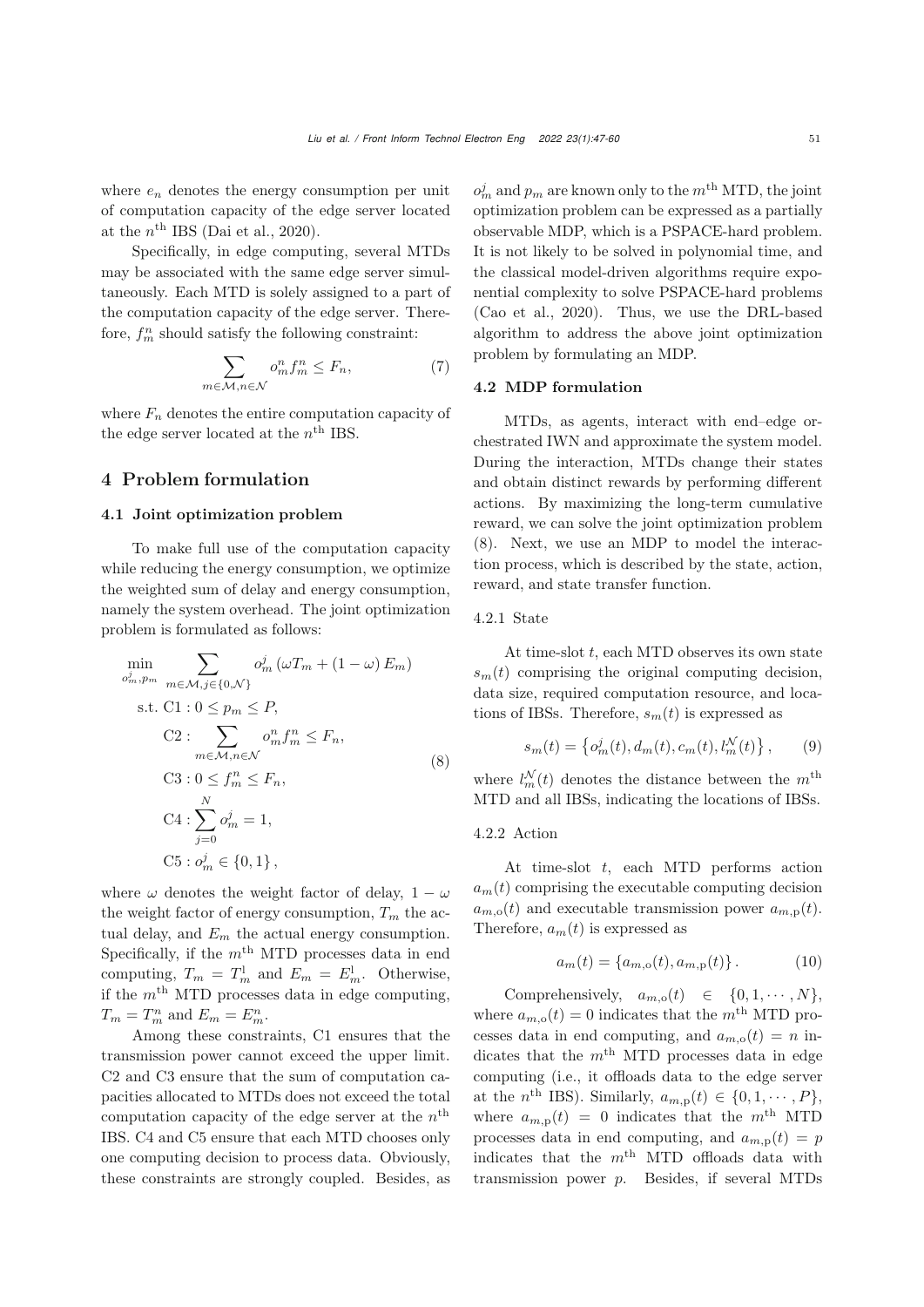simultaneously offload data to the same edge server, the computation capacity of the edge server is assigned equally to these MTDs [\(Dai et al., 2020\)](#page-13-28). Therefore,  $a_m(t)$  is strictly constrained by C1–C5.

#### 4.2.3 Reward

At time-slot t, each MTD obtains a reward  $r_m(t)$ by performing action  $a_m(t)$  at state  $s_m(t)$ .  $r_m(t)$ comprises the delay reward  $r_{m,d}(t)$  and energy consumption reward  $r_{m,e}(t)$ , and it is expressed as

$$
r_m(t) = \{r_{m,d}(t), r_{m,e}(t)\}.
$$
 (11)

Considering the joint optimization problem (8), we design the delay reward  $r_{m,d}(t)$  as the normalized delay difference between the end computing delay and edge computing delay, i.e.,  $r_{m,d}(t)$  =  $(T_m^1 - T_m^n)/T_m^1$ . Similarly, we design the energy consumption reward  $r_{m,e}(t)$  as the normalized energy difference between the end computing energy consumption and edge computing energy consumption, i.e.,  $r_{m,e}(t) = (E_m^1 - E_m^n)/E_m^1$ . Finally, the reward  $r_m(t)$  is designed as

$$
r_m(t) = \omega r_{m,d}(t) + (1 - \omega) r_{m,e}(t).
$$
 (12)

As shown in Eq. (12), when data  $D_m$  are processed in end computing, the reward  $r_m(t)$  is 0. On the contrary, when data  $D_m$  are processed in edge computing, the reward  $r_m(t)$  is a non-zero real value. If the delay in edge computing is lower than that in end computing,  $r_{m,d}(t)$  is a positive reward; otherwise,  $r_{m,d}(t)$  is a negative reward. Similarly, if the energy consumption in edge computing is lower than that in end computing,  $r_{m,e}(t)$  is a positive reward; otherwise,  $r_{m,e}(t)$  is a negative reward.

Obviously, the joint optimization problem (8) is transformed into a reward with respect to delay and energy consumption. Next, by maximizing the longterm cumulative reward  $R_m(t)$ , we can determine an effective resource allocation policy that minimizes the system overhead, i.e.,

$$
\max R_m(t) = \max \sum_{\tau=0}^t \gamma^\tau r_m(\tau), \tag{13}
$$

where  $\gamma$  denotes a discounted factor indicating the degree of influence of the past rewards on the current reward,  $\tau$  the past time-slots, and  $r(\tau)$  the reward from  $s(\tau)$  to  $s(\tau + 1)$ .

#### 4.2.4 State transfer function

At time-slot  $t$ , the state transfer function of the  $m<sup>th</sup> MTD$ , namely  $f_m(t)$ , is the probability that the  $m<sup>th</sup>$  MTD moves to  $s_m(t + 1)$  by performing  $a_m(t)$ at  $s_m(t)$ , i.e.,  $f_m(s_m(t+1)|s_m(t), a_m(t))$ . With the increase in interaction,  $f_m(t)$  gradually converges to an optimal state transfer function (i.e.,  $f_m^*(t)$ ) by<br>movimizing the long term sumpletive percent. maximizing the long-term cumulative reward:

$$
f_m^*(t) \leftarrow \max \sum_{\tau=0}^t R_m(\tau). \tag{14}
$$

# 5 Proposed MADRL-RA algorithm

With the formulated MDP, we further propose the MADRL-RA algorithm to address the joint optimization problem. MADRL-RA is an actor–critic framework based algorithm. Each MTD is an independent agent including an actor, a critic, and an experience memory. For an independent agent, the actor is used to generate action, and the critic is used to guide the actor in generating a better action. The experience memory is used to store experiences for training the actors and critics. Next, we present the detailed MADRL-RA framework and the learning process (Fig. 2).

## 5.1 Multi-agent learning process

We use deep neural networks (DNNs) as the fundamental network framework for actors, comprising estimation actor networks and target actor networks. Similarly, critics use a DNN framework comprising estimation critic networks and target critic networks. All estimation networks are policy-based DNNs, i.e.,  $\pi(s|\theta_\pi)$ . All target networks are value-based DNNs, i.e.,  $Q(s, a | \theta_{\Omega})$ . Target networks are used to generate the target values for training the policies of estimation networks. For any actor or critic, the network frameworks of the estimation network and the target network are the same, but their parameters are different. Specifically, for any actor or critic, the parameter of the target network copies the historical parameter of the estimation network, namely soft update, which can effectively avoid oscillation.

## 5.1.1 Actor network

As shown in Fig. 3, for each MTD, the input of the  $m<sup>th</sup>$  estimation actor network is its current state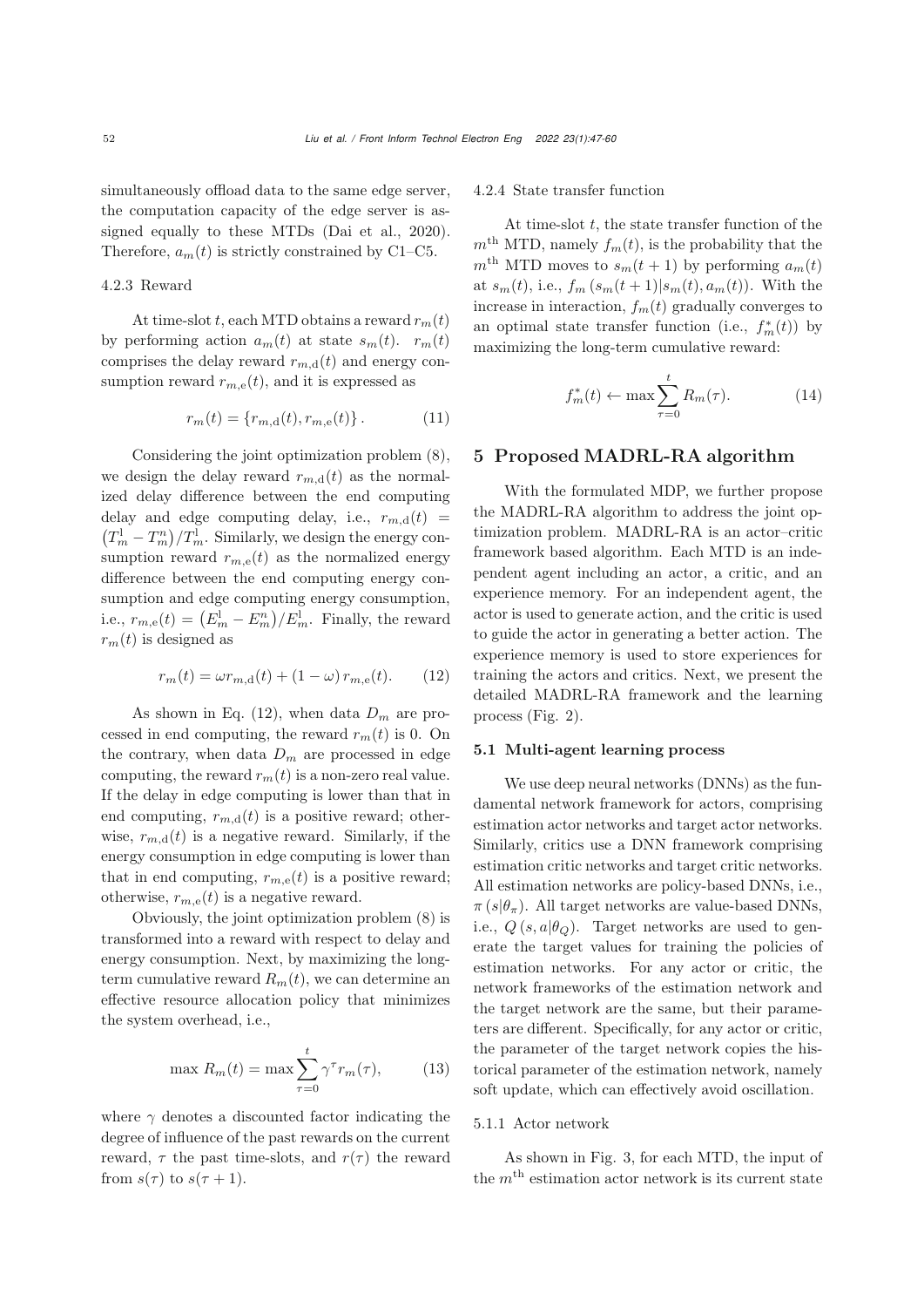

Fig. 2 MADRL-RA framework

 $s_m(t)$ . Through three fully connected layers with the rectified linear unit (ReLU) activation function, the input is transformed into the current action  $a_m(t)$ . Similarly, the input of the  $m<sup>th</sup>$  target actor network is its next state  $s_m(t+1)$ , which is transformed into the next action  $a_m(t + 1)$ . In summary, each actor generates its own action  $a_m$  with policy  $\pi_m$  parameterized by  $\theta_{\pi_m}$ , i.e.,  $a_m = \pi_m (s_m | \theta_{\pi_m})$ .



Fig. 3 Actor network

To learn more knowledge from the unknown IWN, MTDs need to balance exploitation and exploration. Exploitation means that MTDs use the learned knowledge by greedily taking action with the maximum value, and exploration means that MTDs

acquire unknown knowledge by taking action randomly. During the learning process, we adopt the  $\varepsilon$ -greedy method to balance the taken action, i.e.,

$$
a_m(t) = \begin{cases} a_m^{\mathbf{r}}(t), \ \varepsilon, \\ a_m^{\mathbf{v}}(t), \ 1 - \varepsilon, \end{cases}
$$
 (15)

where  $a_m^r(t), a_m^v(t) \in A$ , and  $\varepsilon$  is used to balance<br>the natio of exploitation and exploration. Compre the ratio of exploitation and exploration. Comprehensively,  $a_m^r(t)$  denotes the exploration action, and  $a_v^r(t)$  denotes the exploitation action  $a_m^{\rm v}(t)$  denotes the exploitation action.

Specifically, with a small value of  $\varepsilon$ , MTDs prefer to perform exploitation. On the contrary, with a high value of  $\varepsilon$ , MTDs prefer to perform exploration. However, with a high value of  $\varepsilon$  for a long time, the learning process of MADRL-RA will oscillate, making it difficult to learn an effective resource allocation policy. To explore more unknown knowledge while avoiding oscillation, we design a step-by-step  $\varepsilon$ -greedy method. Initially, MTDs have little knowledge, and they perform more random actions with a high value of  $\varepsilon$ . As MTDs gradually acquire enough knowledge, the value of  $\varepsilon$  decreases, and MTDs prefer to exploit the learned knowledge and perform the action with the maximum value for learning an effective resource allocation policy. The variation of  $\varepsilon$ is given by

$$
\varepsilon = \left(1 - \beta\right)^U \varepsilon_0,\tag{16}
$$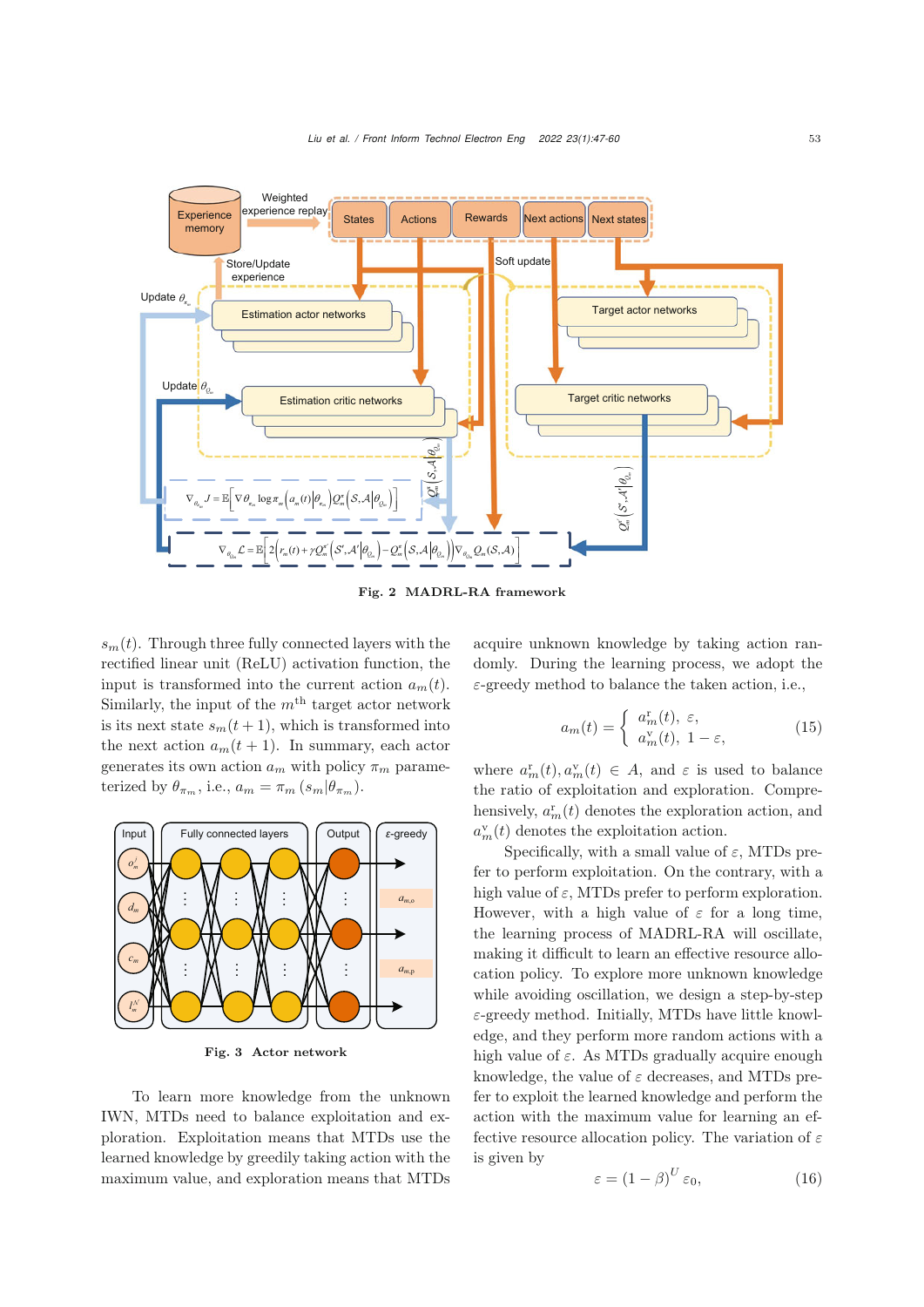where  $0 < \varepsilon \leq 1$ ,  $\beta$  denotes the decreased rate of exploration,  $\varepsilon_0$  the initial exploration value, and U the number of training times.

## 5.1.2 Critic network

The critic network uses the Q-value to evaluate the performance of actions. As shown in Fig. 4, the critic network comprises an input layer, three fully connected layers with the ReLU activation function, and an output layer with one node. The input of the  $m<sup>th</sup>$  estimation critic network is the current states and actions of all MTDs (denoted as  $S$  and  $A$  respectively), and the output is the current Q-value  $Q_m^{\pi}$  ( $\mathcal{S}, \mathcal{A} | \theta_{Q_m}$ ). Similarly, the input of the m<sup>th</sup> tar-<br>get griting petroph is the port states and actions of all get critic network is the next states and actions of all MTDs (denoted as  $S'$  and  $A'$  respectively), and the output is the next  $Q$ -value  $Q_m^{\pi'}\left(\mathcal{S}',\mathcal{A}'|\theta'_{Q_m}\right)$ . The  $Q$ -value is calculated and updated using the Bellman equation [\(Shakarami et al., 2020\)](#page-13-7), expressed as

$$
Q_m^{\pi}(\mathcal{S}, \mathcal{A} | \theta_{Q_m}) = Q_m^{\pi}(\mathcal{S}, \mathcal{A} | \theta_{Q_m}) + \rho(Q_{\text{tar}} - Q_m^{\pi}(\mathcal{S}, \mathcal{A} | \theta_{Q_m})),
$$
\n(17)

where  $\rho$  denotes the learning rate,  $Q_{\text{tar}} = r_m(t) +$  $\gamma \max Q_m^{\pi'}\left(S',\mathcal{A}'|\theta'_{Q_m}\right), \quad S = \{s_1(t),s_2(t),...,\right.$  $s_M(t)$ ,  $\mathcal{A} = \{a_1(t), a_2(t), ..., a_M(t)\}, \mathcal{S}' =$  $\{s_1(t+1), s_2(t+1), ..., s_M(t+1)\}\text{, and } \mathcal{A}'$  ${a_1(t + 1), a_2(t + 1), ..., a_M(t + 1)}.$ 

#### 5.1.3 Parameter update

With these actions and Q-values, the parameters of actor networks and critic networks are updated by stochastic gradient descent. Specifically, the parameter of the  $m^{\rm th}$  estimation actor network



Fig. 4 Critic network

(i.e.,  $\theta_{\pi_m}$ ) is updated as

$$
\nabla \theta_{\pi_m} J
$$
  
\n
$$
\approx \mathbb{E} \left[ \nabla \theta_{\pi_m} \log \pi_m \left( a_m(t) | \theta_{\pi_m} \right) Q_m^{\pi} \left( \mathcal{S}, \mathcal{A} | \theta_{Q_m} \right) \right].
$$
\n(18)

Similarly, the parameter of the  $m<sup>th</sup>$  estimation critic network (i.e.,  $\theta_{Q_m}$ ) is updated by minimizing a loss function  $\mathcal{L}(\theta_{Q_m})$  with respect to the current Q-value and the next Q-value. The loss function is expressed as

$$
\mathcal{L}(\theta_{Q_m}) = \mathbb{E}\left[ \left( Q_{\text{tar}} - Q_m^{\pi} \left( \mathcal{S}, \mathcal{A} | \theta_{Q_m} \right) \right)^2 \right]. \tag{19}
$$

With the above loss function,  $\theta_{Q_m}$  is updated by

$$
\nabla_{\theta_{Q_m}} \mathcal{L}
$$
  
=  $\mathbb{E}\big[2(Q_{\text{tar}}-Q_m^{\pi}(\mathcal{S}, \mathcal{A}|\theta_{Q_m}))\bigtriangledown_{\theta_{Q_m}} Q_m(\mathcal{S}, \mathcal{A})\big].$  (20)

With the increase of the number of training times, the parameters of the  $m<sup>th</sup>$  target actor network and the  $m^{\text{th}}$  target critic network, namely  $\theta_{\pi_m}'$ and  $\theta'_{Q_m}$  respectively, are soft updated as

$$
\theta'_{\pi_m} = \lambda \theta_{\pi_m} + (1 - \lambda) \theta'_{\pi_m}, \qquad (21)
$$

$$
\theta'_{Q_m} = \lambda \theta_{Q_m} + (1 - \lambda) \theta'_{Q_m}, \qquad (22)
$$

where  $\lambda \in [0, 1]$ .

#### 5.2 Weighted experience replay

MADRL-RA requires sufficient training data to learn an effective resource allocation policy. Thus, we use the experience  $E$  comprising the state, action, reward, and next state as the training data for actors and critics. Each MTD owns an experience memory  $H$  storing the experiences. At time-slot  $t$ , the experience of the  $m<sup>th</sup>$  MTD is expressed as

$$
E_m(t) = \{s_m(t), a_m(t), r_m(t), s_m(t+1)\}.
$$
 (23)

Furthermore, at time-slot  $t$ , the experience memory  $H_m(t)$  of the  $m^{\text{th}}$  MTD is expressed as

$$
H_m(t) = \{E_m(0), E_m(1), ..., E_m(t)\}.
$$
 (24)

To ensure the effective learning of MADRL-RA, the training data sampled from experience memory must be independent and identically distributed. Therefore, we use the experience replay to randomly sample experiences and break their time correlation.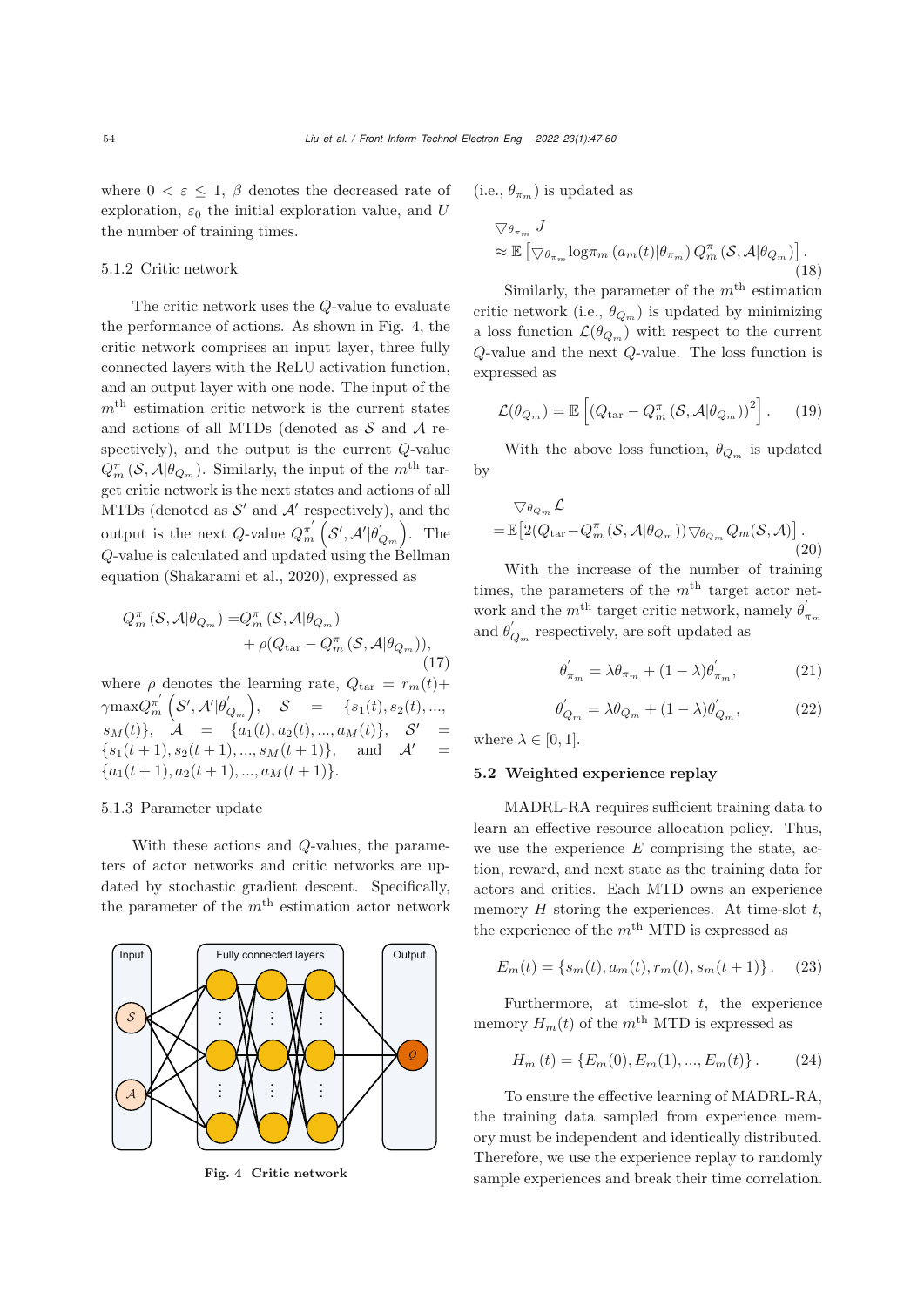In the classical experience replay, the sampling probability of any experience is the same. However, we consider that different experiences have different contributions toward the learning process and the convergence of MADRL-RA, and hence use the temporal difference error  $\delta_h$  as the weight of the  $h^{\text{th}}$  experience [\(Schaul et al.](#page-13-29), [2016](#page-13-29)), i.e.,

$$
y_h = |\delta_h| + \zeta,\tag{25}
$$

where  $\zeta$  denotes a positive real value approximately equal to 0 for enabling the experience with  $\delta_h = 0$  to be sampled.

To simplify the proposed experience replay, we design a weighted experience replay with two subexperience memories (called memory A and memory  $B$ ), where memory A and memory B store high- and low-weight experiences, respectively. Specifically, we adopt the average weight (denoted as  $\overline{y}$ ) to clarify the high- or low-weight experience, expressed as

$$
\overline{y} = \frac{1}{H} \sum_{h=0}^{H} y_h.
$$
\n(26)

If  $y_h \geq \overline{y}$ , the  $h^{\text{th}}$  experience is stored in memory A; otherwise, it is stored in memory B. Specifically, at the beginning of training, memory A and memory B have the same sampling probability. To accelerate the learning process and the convergence of MADRL-RA, the sampling probability of memory A is increased with the increase of the number of training times, but the sampling probability of memory  $B$  decreases. Thus, the sampling probability  $g_x$ is expressed as

$$
g_x = g_0 (1 - g_x^{\rm d})^U, \tag{27}
$$

where  $x \in \{A, B\}, 0 \le g_x \le 1, g_0$  denotes the initial sampling probability of memory A or B, and  $g_x^d$ denotes the sampling decay rate of memory A or B.

#### 5.3 MADRL-RA training

With the proposed weighted experience replay, experiences are sampled as training data. Among these training data,  $s_m(t)$  is fed into the  $m<sup>th</sup>$  estimation actor network and transformed into the current action  $a_m(t)$ . Further, S and A are fed into the  $m<sup>th</sup>$  estimation critic network and transformed into the current Q-value  $Q_m^{\pi}(S, \mathcal{A}|\theta_{Q_m})$ . Similarly,  $s_m(t+1)$  is fed into the m<sup>th</sup> target actor network

and transformed into the next action  $a_m(t+1)$ . S' and  $A'$  are fed into the  $m<sup>th</sup>$  target critic network and transformed into the next Q-value  $Q_m^{\pi'}\left(S',\mathcal{A}'|\theta'_{Q_m}\right)$ . According to Eqs.  $(18)$ – $(22)$ , the parameters of the actors and critics are updated. Meanwhile, the experiences are updated and stored in experience memories. The complete training process is shown in Algorithm 1.

Algorithm 1 Training process of MADRL-RA

1: for  $u = 0, 1, ..., U$  do

| 2:  | Sample $L$ experiences from memory $A$ and memory $B$                    |
|-----|--------------------------------------------------------------------------|
|     | as training data;                                                        |
| 3:  | for $m = 0, 1, , M$ do                                                   |
| 4:  | Input $s_m(t)$ to the $m^{\text{th}}$ estimation actor network,          |
|     | and obtain $a_m(t) = \pi_m (s_m(t) \theta_{\pi_m});$                     |
| 5:  | Transfer from $s_m(t)$ into $s_m(t+1)$ by performing                     |
|     | $a_m(t)$ , and obtain reward $r_m(t)$ ;                                  |
| 6:  | Store or update $s_m(t)$ , $a_m(t)$ , $r_m(t)$ , and $s_m(t+1)$          |
|     | in experience memories;                                                  |
| 7:  | Input S and A to the $mth$ estimation critic network,                    |
|     | and obtain $Q_m^{\pi}$ $(\mathcal{S}, \mathcal{A}   \theta_{Q_m})$ ;     |
| 8:  | Input $s_m(t+1)$ to the $m^{\text{th}}$ target actor network,            |
|     | and obtain $a_m(t+1) = \pi'_m\left(s_m(t+1)\vert\theta_{\pi'_m}\right);$ |
| 9:  | Input $S'$ and $A'$ to the $mth$ target critic network,                  |
|     | and obtain $Q_m^{\pi'}\left(S',\mathcal{A}' \theta'_{Q_m}\right);$       |
| 10: | Update $\theta_{\pi_m}$ and $\theta_{Q_m}$ ;                             |
| 11: | Set $s_m(t)$ as $s_m(t+1)$ ;                                             |
| 12: | end for                                                                  |
| 13: | Update $\theta'_{\pi_m}$ and $\theta'_{Q_m}$ ;                           |
|     | $14:$ end for                                                            |
|     |                                                                          |

Specifically, during the training of MADRL-RA, each actor needs its own state and the Q-value from the corresponding critic, while the critic needs the states and actions of all actors. After the training process is completed, the execution process needs only these actors, and each actor can make an effective action according to its own state.

## 5.4 Computational complexity analysis

To characterize the efficiency of MADRL-RA, we further evaluate the computational complexity. Actors and critics are all DNNs-based, and the computational complexity [\(Naparstek and Cohen, 2019](#page-13-30)) is expressed as

$$
O(G) = O\left(\sum_{f=1}^{F} d_f d_{f+1}\right),\tag{28}
$$

where  $O(G)$  denotes the computational complexity of DNNs,  $F$  the number of layers, and  $d_f$  the number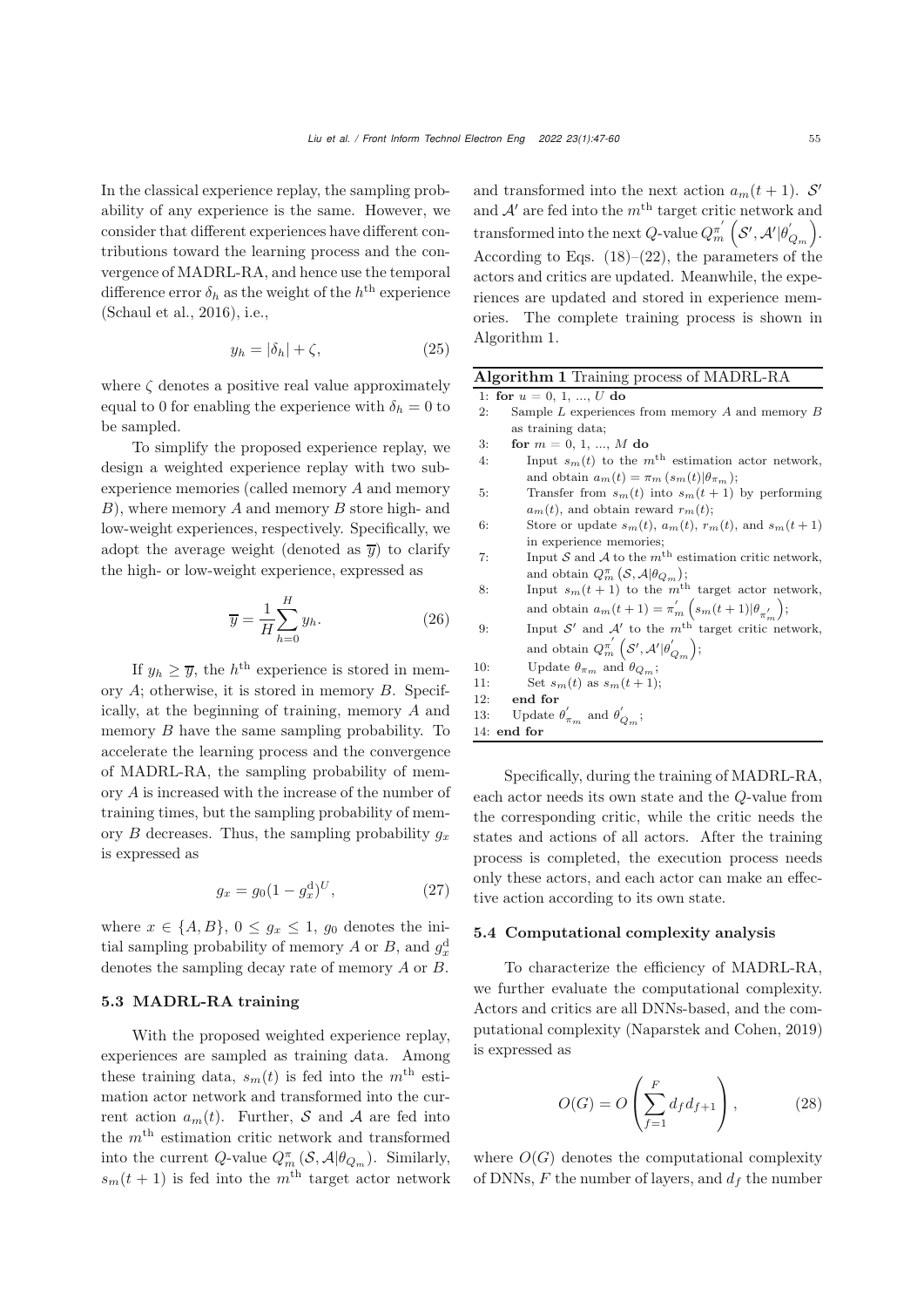of neurons at the  $f<sup>th</sup>$  layer. Specifically, the computational complexity of the actor network is expressed as  $O_{a}(G)$ , and the computational complexity of the critic network is expressed as  $O_c(G)$ .

In offline training, with  $U$  episodes,  $L$  experiences, and  $M$  agents, the computational complexities of actors and critics are  $O_a(GLU^M)$  and  $O_c(GLU^M)$ respectively. The high computation overhead of the training process is consumed offline, which does not interfere with the real-time execution in manufacturing processes. After the offline training, MADRL-RA can be implemented for online applications with only actors. During online execution, the computational complexity of MADRL-RA is  $O_a(G)$ .

## 6 Experimental results and analysis

In this section, many experiments are performed to verify the performance of MADRL-RA with diverse experimental scenarios, run with TensorFlow-GPU-1.14.0 and Python-3.7 on a desktop powered by Intel Xeon W2245 and NVIDIA Titan RTX.

## 6.1 Experiment setup

We consider a scalable IWN with a mix of heterogeneous industrial data, and the key parameters and their values [\(Wei et al., 2019](#page-13-10)) are summarized in Table 1. Similarly, the parameters and their values of MADRL-RA [\(Cao et al., 2020\)](#page-12-2) are summarized in Table 2.

To verify the effectiveness of MADRL-RA, we compare MADRL-RA with the following benchmark

|  |  | Table 1 Key parameters of IWN |  |  |  |
|--|--|-------------------------------|--|--|--|
|--|--|-------------------------------|--|--|--|

| Parameter                         | Value                |
|-----------------------------------|----------------------|
| Number of IBSs $(N)$              | 3                    |
| Number of MTDs $(M)$              | $10 - 55$            |
| Path loss exponent $(\alpha)$     | 3                    |
| Coverage radius of IBSs $(\mu_n)$ | 1 km                 |
| Bandwidth $(W_n)$                 | 10 MHz               |
| Computation capacity of           | $1-15 \text{ GHz/s}$ |
| edge servers $(F_n)$              |                      |
| Energy consumption per unit       | 1 W/GHz              |
| of computation capacity of        |                      |
| edge servers $(e_n)$              |                      |
| Local computation capacity of     | $0.5 \text{ GHz/s}$  |
| MTDs $(f_m^l)$                    |                      |
| Data size of MTDs $(d_m)$         | $U[500, 10^5]$ KB    |
| Required computation resource     | $U[1, 9]$ GHz        |
| of MTDs $(c_m)$                   |                      |
| Noise power $(\sigma^2)$          | $10^{-17}$ W         |
| Maximum transmission power $(P)$  | $300 \text{ mW}$     |

| Parameter                                               | Value             |
|---------------------------------------------------------|-------------------|
| Learning rate $(\rho)$                                  | Actor: $10^{-4}$  |
|                                                         | Critic: $10^{-3}$ |
| Discount factor $(\gamma)$                              | 0.9               |
| Initial exploration value $(\varepsilon_0)$             | 0.9               |
| Decrease rate of exploration $(\beta)$                  | $10^{-4}$         |
| Initial sampling probability $(g_0)$                    | 0.5               |
| Sampling decay rate of memory $A\left(g_{A}^{d}\right)$ | $-0.0001$         |
| Sampling decay rate of memory $B\left(g_R^d\right)$     | 0.0001            |

algorithms [\(Dai et al.](#page-13-28), [2020](#page-13-28); [Lu et al.](#page-13-12), [2020](#page-13-12)):

1. Full end computing (FEC): an algorithm in which all MTDs process data in end computing.

2. Nearest edge computing (NEC): an algorithm wherein all MTDs offload their data to the nearest IBSs.

3. DQN: a single-agent DRL algorithm wherein a central agent allocates resources to MTDs.

4. Greedy: using violent iteration to obtain all possible resource allocation actions and to find the minimum system overhead within these actions.

#### 6.2 Reward analysis

Reward is the metric used to measure the effectiveness of DRL-based algorithms. Fig. 5 shows the convergence trend of MADRL-RA and DQN. With the help of weighted experience replay, MADRL-RA converges faster and obtains a higher reward than DQN. Specifically, the convergence rate of MADRL-RA is 35% higher than that of DQN, and the reward of MADRL-RA is 20% higher than that of DQN. Because FEC, NEC, and Greedy are not DRLbased algorithms, there is no reward for them in Fig. 5. Next, we adopt MADRL-RA and DQN as the representative algorithms in the DRL field to compare them with the classical FEC, NEC, and Greedy algorithms.

## 6.3 System overhead analysis

Fig. 6 describes the relationship between the system overhead and the computation capacity of edge servers, where  $M = 10$  and  $\omega = 0.5$ . Because end computing depends only on the local computation capacity, the system overhead of FEC is a fixed value, regardless of the computation capacity of edge servers. On the contrary, with the computation capacity of edge servers increasing, the system overheads of NEC, Greedy, DQN, and MADRL-RA all gradually decrease, while the system overheads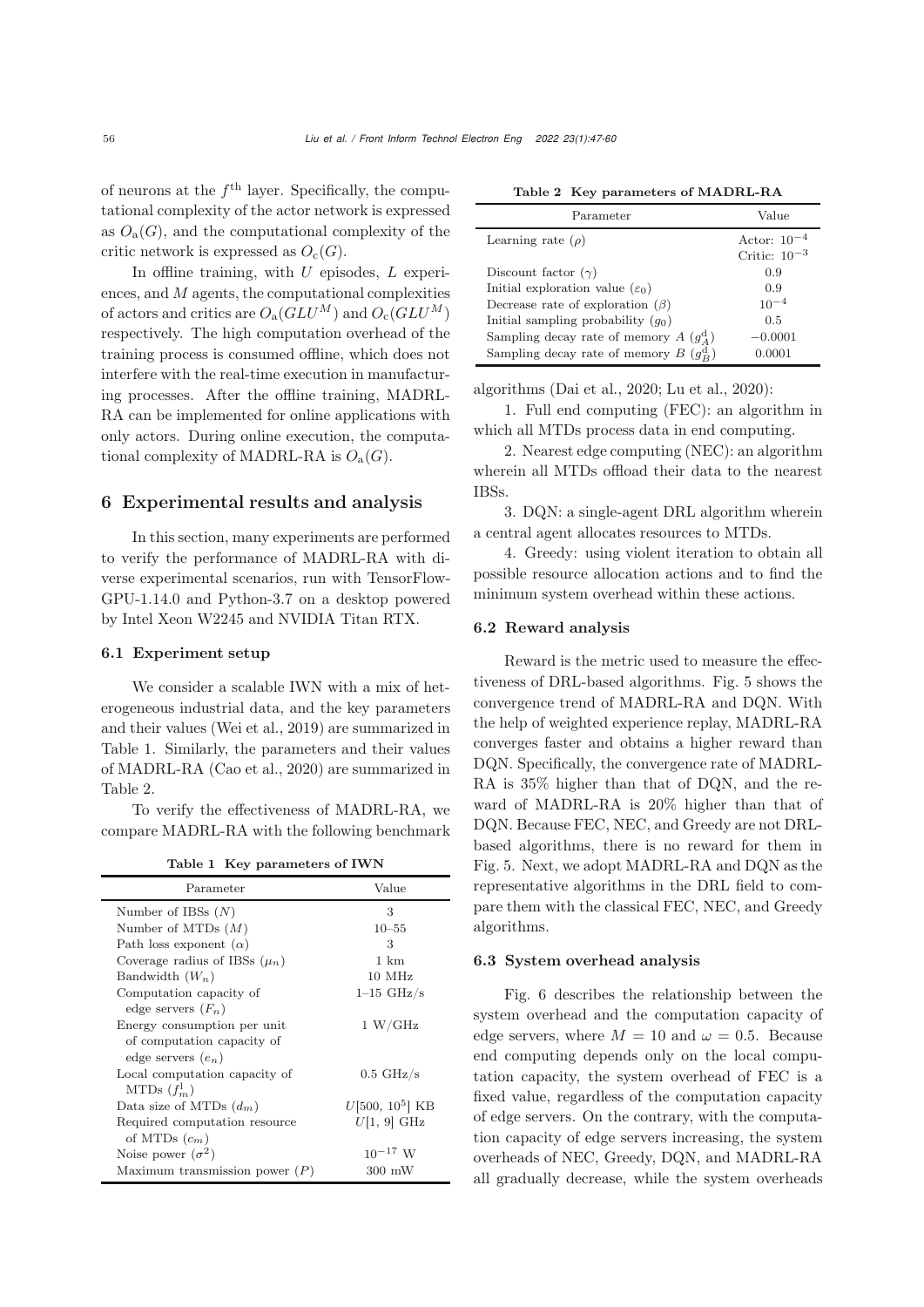of Greedy and MADRL-RA are always the smallest. Specifically, when the computation capacity of edge servers is weak (e.g., the computation capacity of edge servers is smaller than  $2 \text{ GHz/s}$ , the transmission cost outweighs the offloading benefit, and MTDs prefer to perform end computing, resulting in the system overhead of FEC being smaller than that of NEC. In this case, MADRL-RA can learn an effective resource allocation policy, achieving the same minimum system overhead as Greedy. However, when the computation capacity of edge servers is strong (e.g., the computation capacity of edge servers is larger than 8 GHz/s), the offloading benefit outweighs the transmission cost, and the system overhead of NEC is smaller than that of FEC. In this case, offloading data in NEC depends only on the distance between MTDs and IBSs, which triggers edge server overload and high system overhead. Fortunately, MADRL-RA can compromise between the distance and the computation capacity and learn an effective resource allocation policy, achieving smaller system overhead than NEC.



Fig. 5 Normalized reward

Fig. 7 shows the relationship between the system overhead and the data size, where  $M = 10, \omega = 0.5$ , and  $F_n = 10 \text{ GHz/s}$ . Because end computing does not require transmitting data, the changing data size does not affect the system overhead of FEC. On the contrary, with the increase of data size, the system overheads of NEC, Greedy, DQN, and MADRL-RA all gradually increase, while the system overheads of MADRL-RA and Greedy are the smallest. When the data size changes from 500 to 3000 KB, the system overheads of MADRL-RA, Greedy, and DQN are much smaller than those of NEC and FEC.



Fig. 6 System overhead vs. computation capacity of edge servers  $(M = 10, \omega = 0.5)$ 



Fig. 7 System overhead vs. data size  $(M = 10, \omega =$  $0.5, F_n = 10 \text{ GHz/s}$ 

However, when the data size is larger than 70 MB, the offloading benefit does not compensate for the transmission cost, and the system overhead of MADRL-RA approaches that of FEC.

Fig. 8 shows the relationship between the system overhead and the required computation resources, where  $M = 10$ ,  $\omega = 0.5$ , and  $F_n = 10$  GHz/s. With the increase of the required computation resources, the system overheads of FEC, NEC, Greedy, DQN, and MADRL-RA gradually increase, and the system overhead of MADRL-RA is always the smallest, same as that of Greedy. Specifically, when the required computation resource is smaller than 5000 MHz, the local computation capacity is sufficient for processing data in end computing. Therefore, the system overhead of FEC is smaller than that of NEC. On the contrary, when the required computation resource is larger than 5000 MHz, the strong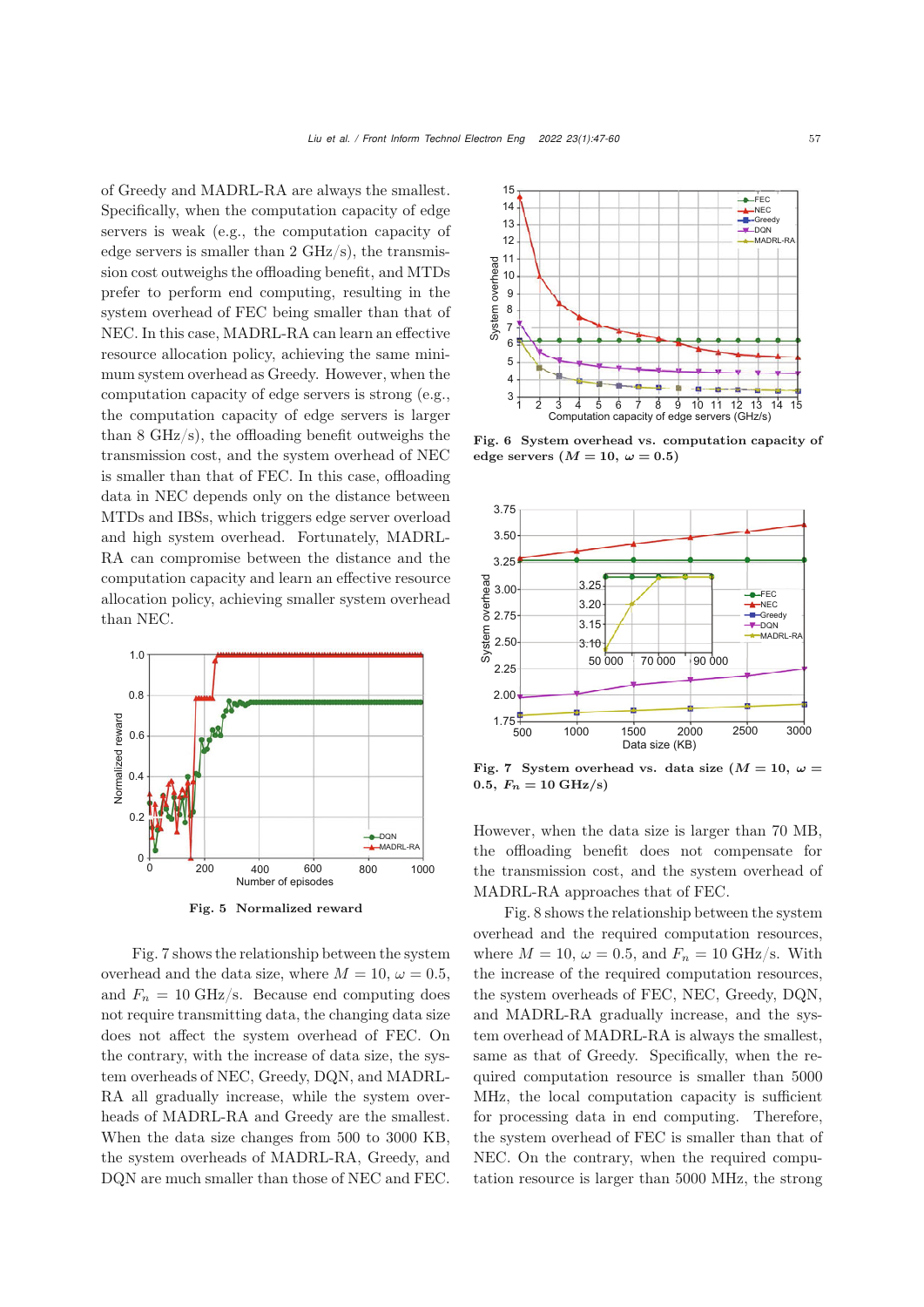computation capacity of edge servers provides high offloading benefit, which makes the system overhead of NEC become smaller than that of FEC.



Fig. 8 System overhead vs. required computation resources ( $M = 10$ ,  $\omega = 0.5$ ,  $F_n = 10 \text{ GHz/s}$ )

Fig. 9 describes the relationship between the system overhead and the number of MTDs, where  $F_n = 10$  GHz/s. With the increase in the number of MTDs, the system overheads of FEC, NEC, Greedy, DQN, and MADRL-RA gradually increase. Specifically, when the number of MTDs is around 10, the computation capacity that MTDs obtain from edge servers is roughly equal to their local computation capacity. Therefore, in this case, the system overheads of FEC, NEC, Greedy, DQN, and MADRL-RA are similar. However, when the number of MTDs is larger than 15, the high concurrent offloading of massive MTDs may result in edge server overload. In this case, the computation capacity that MTDs obtain from edge servers is smaller than their local computation capacity. Thus, the system overhead of NEC increases significantly. When the number of MTDs exceeds 30, the offloading benefit does not compensate for the transmission cost, and the system overheads of FEC, DQN, and MADRL-RA are the same; i.e., the learned effective resource allocation policy of MADRL-RA is FEC.

## 6.4 Weight factor analysis

To verify the effect of  $\omega$  on the computing decision and transmission power of MTDs with different data sizes and required computation resources, we consider four types of data (Table 3).



Fig. 9 System overhead vs. the number of MTDs  $(F_n = 10 \text{ GHz/s})$ 

Table 3 Data types

| Type   | $d_m$ (MB) | $c_m$ (MHz) |
|--------|------------|-------------|
| Type 1 | 100        | 5000        |
| Type 2 | 100        | 500         |
| Type 3 | 10         | 5000        |
| Type 4 | 10         | 500         |

Fig. 10 describes the relationships between the end computing ratio and  $\omega$  and between the edge computing ratio and  $\omega$ , where the solid and dashed lines represent the end computing ratio and edge computing ratio, respectively. Comprehensively, the end computing ratio represents the ratio of the number of MTDs in end computing to the total number of MTDs, and the edge computing ratio represents the ratio of the number of MTDs in edge computing to the total number of MTDs. As  $\omega$  increases, delay becomes increasingly dominant in the system overhead. Type 1 and type 3 all require high computation resources, but they differ in data size. Specifically, with  $\omega$  increasing, type 1 and type 3 prefer edge computing to obtain strong computation capacity, reducing the processing delay; i.e., edge computing ratios of type 1 and type 3 gradually increase. Because the data size of type 3 is smaller than that of type 1, the edge computing ratio of type 3 is higher than that of type 1. On the contrary, type 2 and type 4 all require low computation resources and differ in data size. With  $\omega$  increasing, because the data size of type 2 is higher than that of type 4, type 2 prefers end computing to reduce the transmission delay. Thus, the end computing ratio of type 2 gradually increases and is higher than that of type 4.

Correspondingly, Fig. 11 describes the relationship between the transmission power ratio and the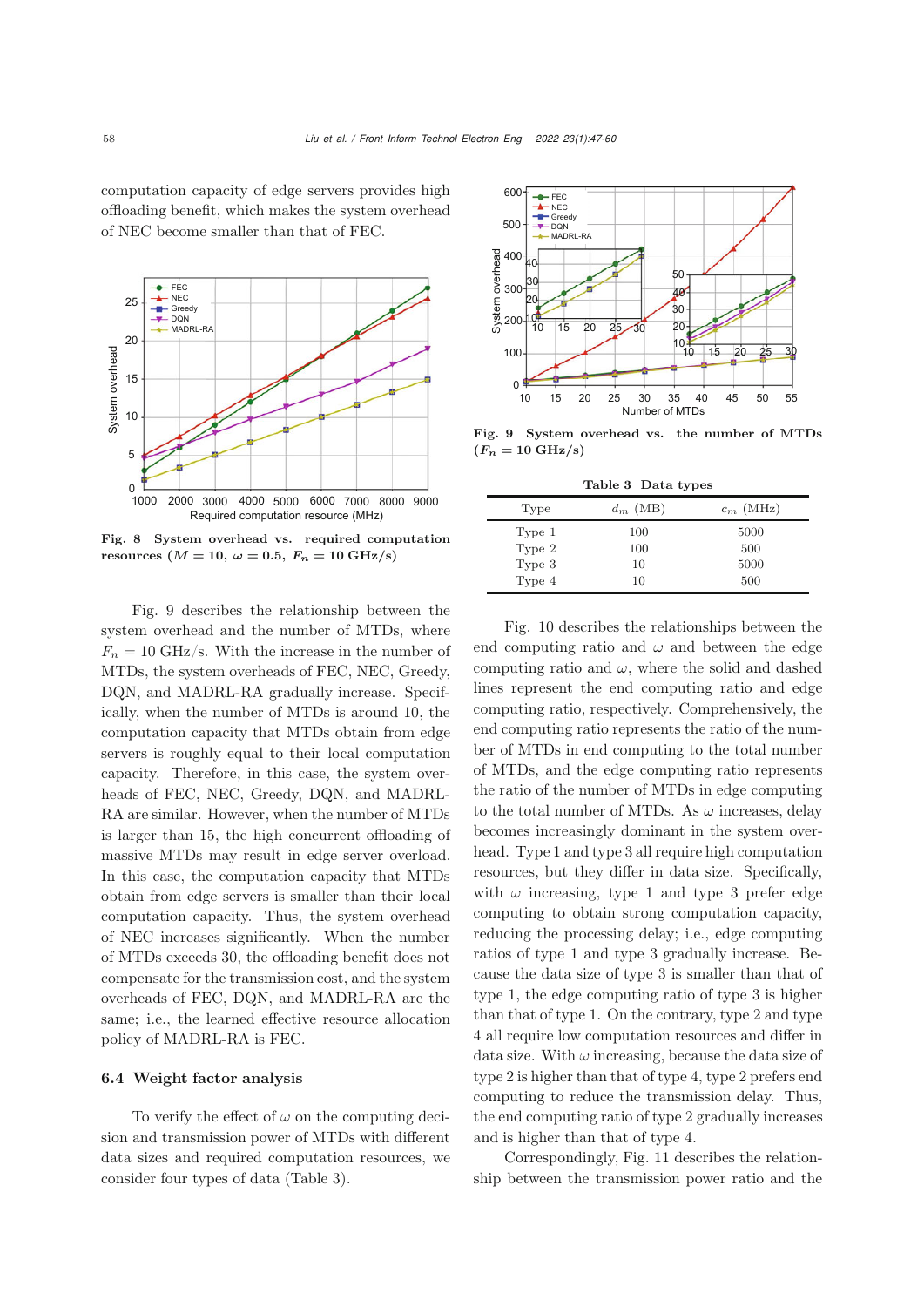value of  $\omega$ , where the transmission power ratio represents the ratio of the transmission power used by MTDs to the maximum transmission power (i.e.,  $p_m/P$ ). We still consider the four types of data in Table 3. Type 1 and type 3 require high computation resources and prefer edge computing, resulting in high transmission power ratios. As  $\omega$  increases, the transmission power ratios of type 1 and type 3 also increase. Specifically, because the data size of type 3 is smaller than that of type 1, the edge computing ratio of type 3 is higher, resulting in the higher transmission power ratio of type 3. Type 2 and type 4 require low computation resources and prefer end computing, resulting in smaller transmission power ratios compared with type 1 and type 3. Specifically, because the data size of type 2 is larger than that of type 4, the end computing ratio of type 2 is higher, resulting in the smaller transmission power ratio of type 2.



Fig. 10 End computing ratio and edge computing ratio vs. *ω*



Fig. 11 Transmission power ratio vs. *ω*

# 7 Conclusions

In this study, we regarded distributed MTDs as multiple self-learning agents to deal with dynamic and time-varying end–edge orchestrated IWNs, and proposed the MADRL-RA algorithm to learn an end–edge orchestrated resource allocation policy to minimize system overhead with respect to delay and energy consumption. Compared with FEC, NEC, and DQN, MADRL-RA can learn the effective resource allocation policy and adapt to changes in the computation capacity of edge servers, data size, required computation resource, and number of MTDs. Moreover, by setting different weight factors, we can optimize resource allocation to satisfy heterogeneous industrial applications in terms of different delay or energy consumption levels. Compared with modeldriven algorithms, the offline training of MADRL-RA requires a certain computation overhead, but the online execution of MADRL-RA can achieve flexible and autonomous resource allocation with low computational complexity. In future work, we will apply MADRL-RA in practical IWNs for real end–edge orchestrated resource allocation.

## Contributors

Xiaoyu LIU, Chi XU, and Haibin YU designed the research. Xiaoyu LIU processed the data and drafted the paper. Chi XU, Haibin YU, and Peng ZENG helped organize the paper. Xiaoyu LIU and Chi XU revised and finalized the paper.

#### Compliance with ethics guidelines

Xiaoyu LIU, Chi XU, Haibin YU, and Peng ZENG declare that they have no conflict of interest.

## References

- <span id="page-12-1"></span>Alfakih T, Hassan MM, Gumaei A, et al., 2020. Task offloading and resource allocation for mobile edge computing by deep reinforcement learning based on SARSA. *IEEE Access*, 8:54074-54084. https://doi.org/10.1109/access.2020.2981434
- <span id="page-12-2"></span>Cao ZL, Zhou P, Li RX, et al., 2020. Multiagent deep reinforcement learning for joint multichannel access and task offloading of mobile-edge computing in Industry 4.0. *IEEE Int Things J*, 7(7):6201-6213. https://doi.org/10.1109/jiot.2020.2968951
- <span id="page-12-0"></span>Chen Y, Liu ZY, Zhang YC, et al., 2021. Deep reinforcement learning-based dynamic resource management for mobile edge computing in industrial Internet of Things. *IEEE Trans Ind Inform*, 17(7):4925-4934. https://doi.org/10.1109/tii.2020.3028963